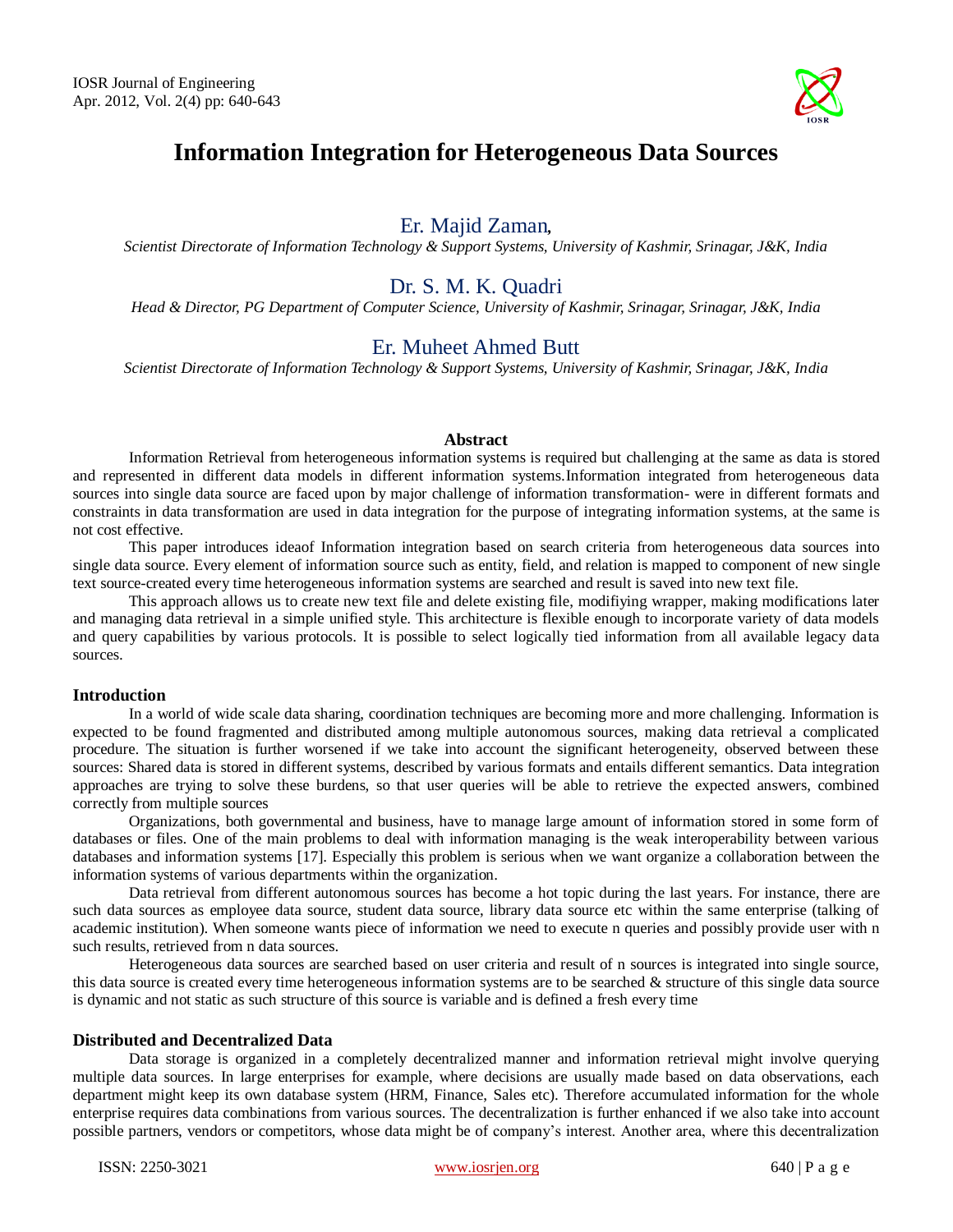IOSR Journal of Engineering Apr. 2012, Vol. 2(4) pp: 640-643



worsens information retrieval is large scale scientific projects. Here not only the volume of data, but also the complexity has to be taken into account. Scientists nowadays, besides profound domain knowledge, require access to data and results provided by others. Therefore, querying individually different data sources leads to significant inefficiency in their work. Finally, for an effective search in Enterprise, user is required to look up for information in multiple data sources and collect the data individually.

#### **Heterogeneity of Data Sources**

In addition to the decentralization, the effectiveness of information retrieval is further worsenedby the variety of heterogeneity present in the data sources. In each of these sources, data is organizedusing a different system (operating systems, SQL Vendor Implementations etc), based on different[17] conceptual models, and on different formats "system level heterogeneity" is considered to be nowadays much easier than before (e.g. viaODBC/JDBC connections on relational databases), much interest is laid on the so called "semanticheterogeneity", which appears every time there is a more than one way to structure a body of data.Semantic heterogeneity seems to be an unavoidable burden in data sharing and manipulation, sincepeople tend to model their data according to their own understanding of the reality. This of course isfundamentally different for each individual. In that sense, heterogeneity is to be found in data models,conceptual schemas, and of course the mind of the users.

#### **Solution**

The basicprinciple of data integration is to combine(integrate) selected information sources from aspecific domain, in a way that a whole newdata Source is generated. The enduser, when querying for data, has the illusion ofinteracting with one single system, which presents him a unified logical view of the data available. The first attempts to address information integration issues in enterprises where based primarily on data warehousing techniques, however our proposed architecture, is described graphically below.

Traditional solutions prescribe creation of new data source on Information integration from heterogeneous data sources, which is not cost effective.



The schema provides the user with a unified view of all data, on which queries can be posed. This particular schema is not designed to store any data; it is purely a logical schema. A user query (*Q*) is reformulated over the source schemas automatically based on the set of rules *M* (Source descriptions) and searched locally on the autonomous text sources. Hence, the reformulation of Q results in a set of source-specific queries *Qi*, whose combination will yield the answer to the initial query *Q*.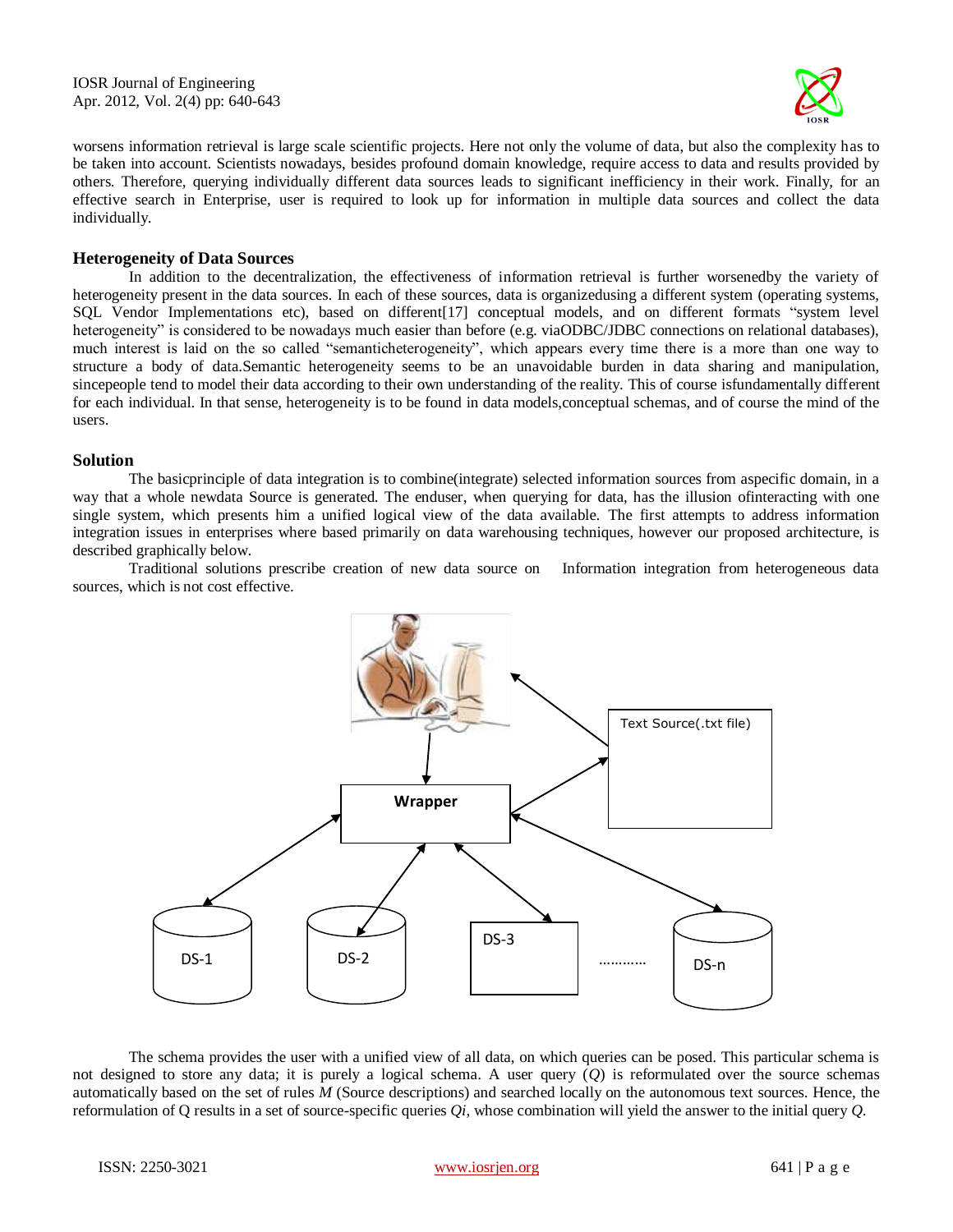

## *Wrapper*

Performs following tasks

## **1. Query Reformulation**

There are two main contexts in which the problem of answering queries using views has been considered. In the first context, where the goal is query optimization or maintenance of physical data independence, we search for an expression that uses the views and is *equivalent* to the original query. Here it is usually assumed that the number of views is on the same order as the size of the schema. The second context is that of data integration, where views describe a set of autonomous heterogeneous data sources. A user poses a query in terms of a mediated schema, and the data integration system needs to reformulate the query to refer to the data sources. In a subsequent phase, the queries over the sources are optimized and executed. The reformulation problem can be solved by algorithms for answering queries using views, though in this context, we usually cannot find a rewriting that is equivalent to the user query because of the data sources limited coverage.

In some data integration applications, the number of data sources may be quite large – for example, data sources may be a set of web sites, a large set of suppliers and consumers in an electronic marketplace, or a set of peers containing fragments of a larger data set in a peer-to-peer environment. Hence, the challenge in this context is to develop an solution that scales up in the number of views.

As such, user query posed in terms of a mediated schema, and the data integration system needs to reformulate the query to refer to the data sources. Since there are n heterogeneous data source, but user desired result may be present in m views where n>m, as such it is the responsibility of Wrapper to identify m sources and prepare resultant m queries. In a subsequent phase, the queries over the sources are optimized and executed.

To minimize data retrieval, Wrapper generates very selective SQL, returning only the data that is needed. To avoid retrieving rows that are not needed, the conditions in Where clauses and predicates are converted to Where clauses in the generated SQL. To avoid retrieving columns that are not needed, the generated SQL specifies the columns actually needed by the user.

#### *2.* **Data Transformation**

*Wrapper*- sends queries to a data source, receives answers back, possiblyapplies basic transformations and creates new text source, this newly created text source is defined in accordance to the result generated as a result of executing query on heterogeneous data sources, and transformed data is stored in this text source, finally user is provided result from this text source-source text file is tab separated, as such user can be provided result in desired format e.g .pdf,.doc,.xls etc.

It is common that applications need to deal with data which is not available in a single format; and that's the context where dealing with a single query language, data model and interface which covers heterogeneous data sources becomes fundamental. Think about a scenario, for example, where a list of auctioned *ITEM*s is available in an XML document, as but details about the person who's offering the *ITEM* are available in a *USERS* table hosted on a relational database, including information about the user id, name, address and email. Now think about the need of creating an application that given a user's email address retrieves all the items that are being auctioned by that user.

The wrapper consuming the result is aware of the physical origin of the data returned as a result of execution of queries even if the result mixes information stored in a relational database and in an XML document. Since data received by the wrapper are in different formats is transformed into generic format, extracted data is transformed and saved into text source, before saving in text format-text source is created in accordance with data retrieved as a result of execution of n queries on n heterogeneous data sources, definition includes column definition.

Extracted, refined, cleaned, transformed, saved data in temp text source is passed onto user.

# *3.* **Query Processing**

Another issue that had to be redefined in Data Integration scenarios is query processing. In a traditional DBMS, query processing is comprised distinctively from a query optimization and a query execution phase. Query is optimized at compile time, generating a query execution plan at run time, which follows strictly the instructions of the optimization. However in Data Integration Applications, an optimized query execution plan cannot be constructed during compilation, because properties of the data sources are usually unknown beforehand (cardinalities, ordering information, histograms and other selectivity estimation aids, dependencies and uniqueness constraints). In addition the operating environment of each data source is also unknown (CPU speed, disk access time etc)[17].

Several works discussed extensions to query optimizers that try to make use of materialized views in query processing. In some cases, they modified the System-R style join enumeration component, and in others they incorporated view rewritings into the rewrite phase of the optimizer. These works showed that considering the presence of materialized views did not negatively impact the performance of the optimizer. However, in these works the number of views tended to be relatively small.